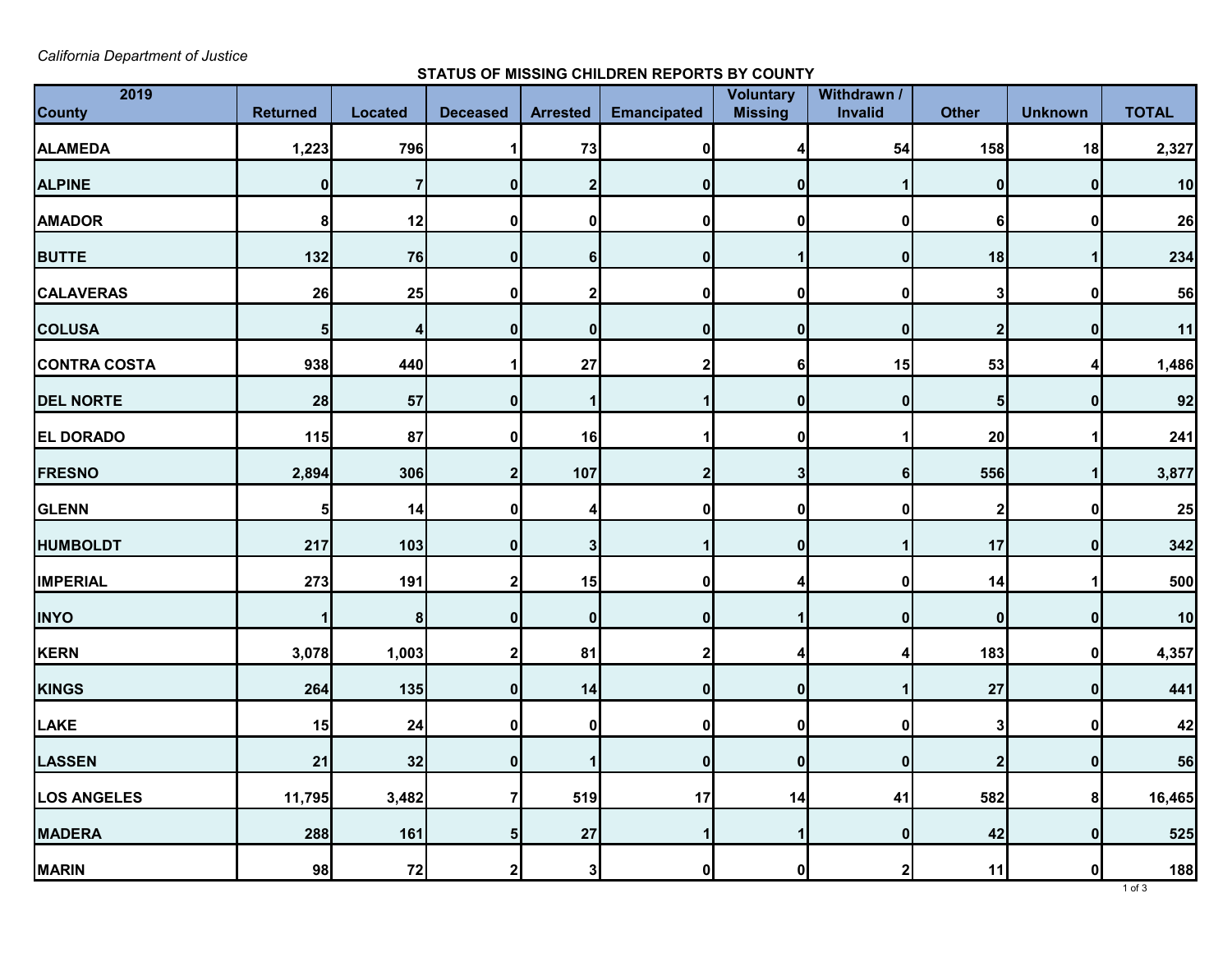*California Department of Justice* 

## **STATUS OF MISSING CHILDREN REPORTS BY COUNTY**

| 2019<br><b>County</b>  | <b>Returned</b> | <b>Located</b> | <b>Deceased</b> | <b>Arrested</b> | <b>Emancipated</b> | <b>Voluntary</b><br><b>Missing</b> | Withdrawn /<br>Invalid | <b>Other</b> | <b>Unknown</b>   | <b>TOTAL</b>     |
|------------------------|-----------------|----------------|-----------------|-----------------|--------------------|------------------------------------|------------------------|--------------|------------------|------------------|
| <b>MARIPOSA</b>        | 15              | 43             | 0               | 3               | O                  |                                    |                        |              | $\bf{0}$         | 63               |
| <b>MENDOCINO</b>       | 88              | 43             |                 |                 |                    |                                    |                        | 9            | 0                | 143              |
| <b>MERCED</b>          | 588             | 274            |                 | 53              | O                  |                                    | 296                    | 33           | 0                | 1,245            |
| <b>MODOC</b>           |                 | 3              |                 | 0               |                    |                                    | 0                      | 0            | 0                | $\boldsymbol{4}$ |
| <b>MONO</b>            | 5               | 3              |                 | 0               | 0                  |                                    | $\mathbf{0}$           |              | 0                | $\overline{9}$   |
| <b>MONTEREY</b>        | 408             | 203            |                 | 8               |                    |                                    | 0                      | 52           | 0                | 671              |
| <b>NAPA</b>            | 67              | 29             |                 | 61              | $\bf{0}$           |                                    | 0                      | 8            | 0                | 110              |
| <b>NEVADA</b>          | 53              | 73             |                 | 9               | 0                  |                                    | $\mathbf 0$            | 8            | 0                | 145              |
| <b>ORANGE</b>          | 3,191           | 834            |                 | 104             |                    | 23                                 | 4                      | 190          |                  | 4,351            |
| PLACER                 | 193             | 240            |                 | 19              |                    |                                    | 6                      | 37           | 0                | 496              |
| <b>PLUMAS</b>          |                 | 13             |                 | 0               |                    |                                    | 0                      |              | 0                | 18               |
| <b>RIVERSIDE</b>       | 2,598           | 827            |                 | 83              | ы                  |                                    | 16                     | 144          | 2                | 3,677            |
| <b>SACRAMENTO</b>      | 4,992           | 1,065          |                 | 79              |                    |                                    | 15                     | 117          | 15               | 6,290            |
| <b>SAN BENITO</b>      | 25              | 30             |                 |                 |                    |                                    | 0                      |              | 0                | 62               |
| <b>SAN BERNARDINO</b>  | 2,087           | 1,156          | 5               | 97              | 4                  |                                    | 22                     | 388          | 9                | 3,775            |
| <b>SAN DIEGO</b>       | 2,445           | 1,042          |                 | 23              | 31                 | 81                                 | 9                      | 201          | 11               | 3,743            |
| <b>SAN FRANCISCO</b>   | 428             | 262            | 0               | 43              |                    | $\mathbf{0}$                       |                        | 54           | $\boldsymbol{2}$ | 791              |
| <b>SAN JOAQUIN</b>     | 1,057           | 286            |                 | 32              | 01                 |                                    | $\mathbf{0}$           | 199          |                  | 1,577            |
| <b>SAN LUIS OBISPO</b> | 242             | 269            |                 | 15              | 0                  | 0                                  |                        | 20           | 0                | 547              |
| <b>SAN MATEO</b>       | 287             | 238            |                 | 11              |                    |                                    | 5                      | 17           | 0                | 561              |
| <b>SANTA BARBARA</b>   | 650             | 263            | 0               | 41              | 0                  | b                                  | 5                      | 76           | 0                | 1,040            |